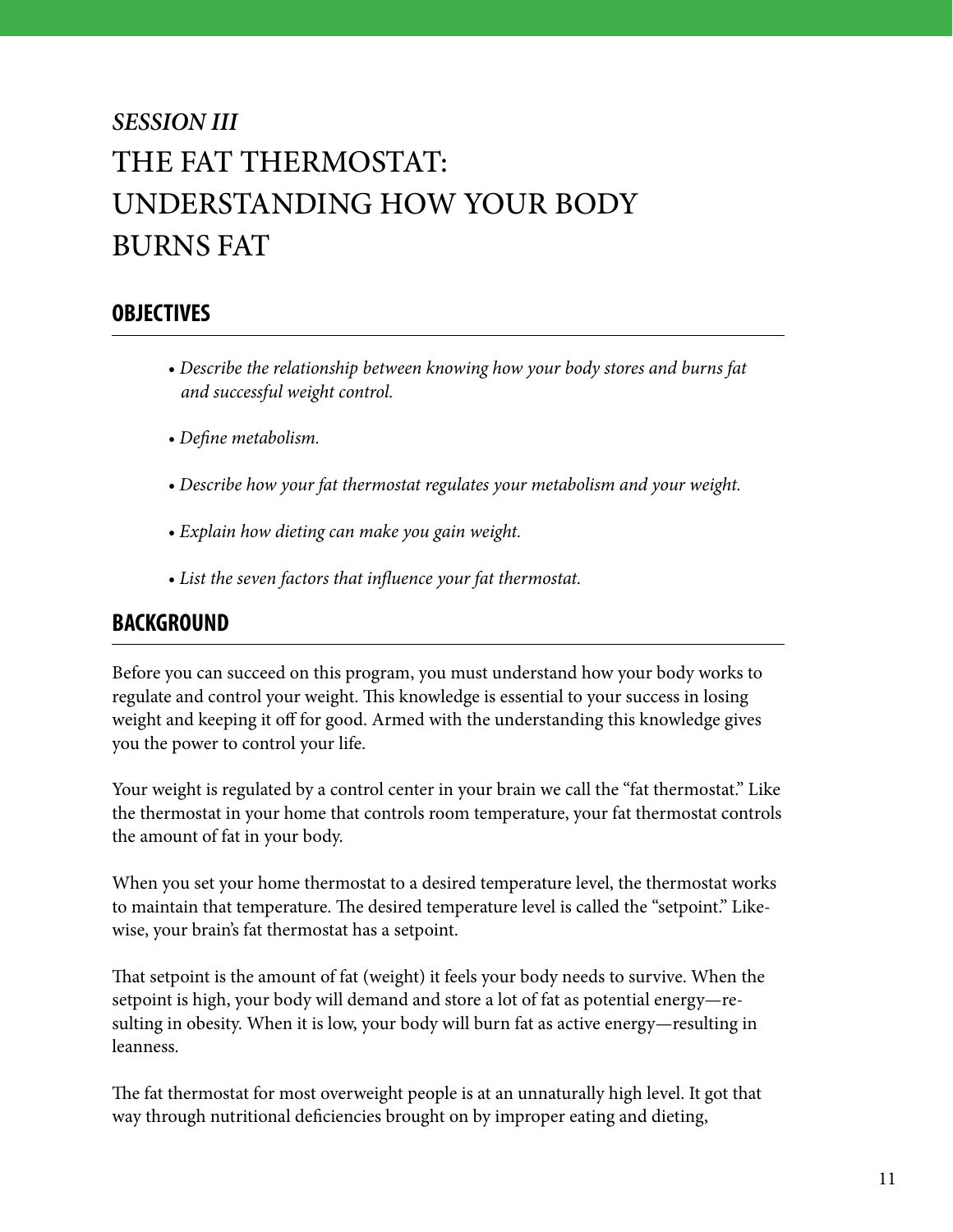sedentary lifestyle and stress. The key to successful weight loss is to lower your fat thermostat to your body's natural level. This is accomplished with fat-burning nutrients, moderate physical activity and a positive self-image. Your body's weight-regulating mechanism is influenced by seven key factors. They are:

- 1. Genetics
- 2. Sex hormones (primarily related to reproduction)
- 3. The food you eat
- 4. Physical activity
- 5. Body image: (How you feel about your body)
- 6. Stress
- 7. Alcohol and drugs

Genetics is the only one of these factors you can't control. However, in this program you'll see that genetics alone can't prevent you from being a lean, high-energy person.

#### **PRACTICE**

1. Listen to/read audio Session III: "Your Fat Thermostat: Understanding How Your Body Bums Fat."

2. Explain why the knowledge of how your body works is essential to your success in losing weight.

3. Explain what metabolism is.

4. Explain what the fat thermostat is and how it regulates and controls your metabolism.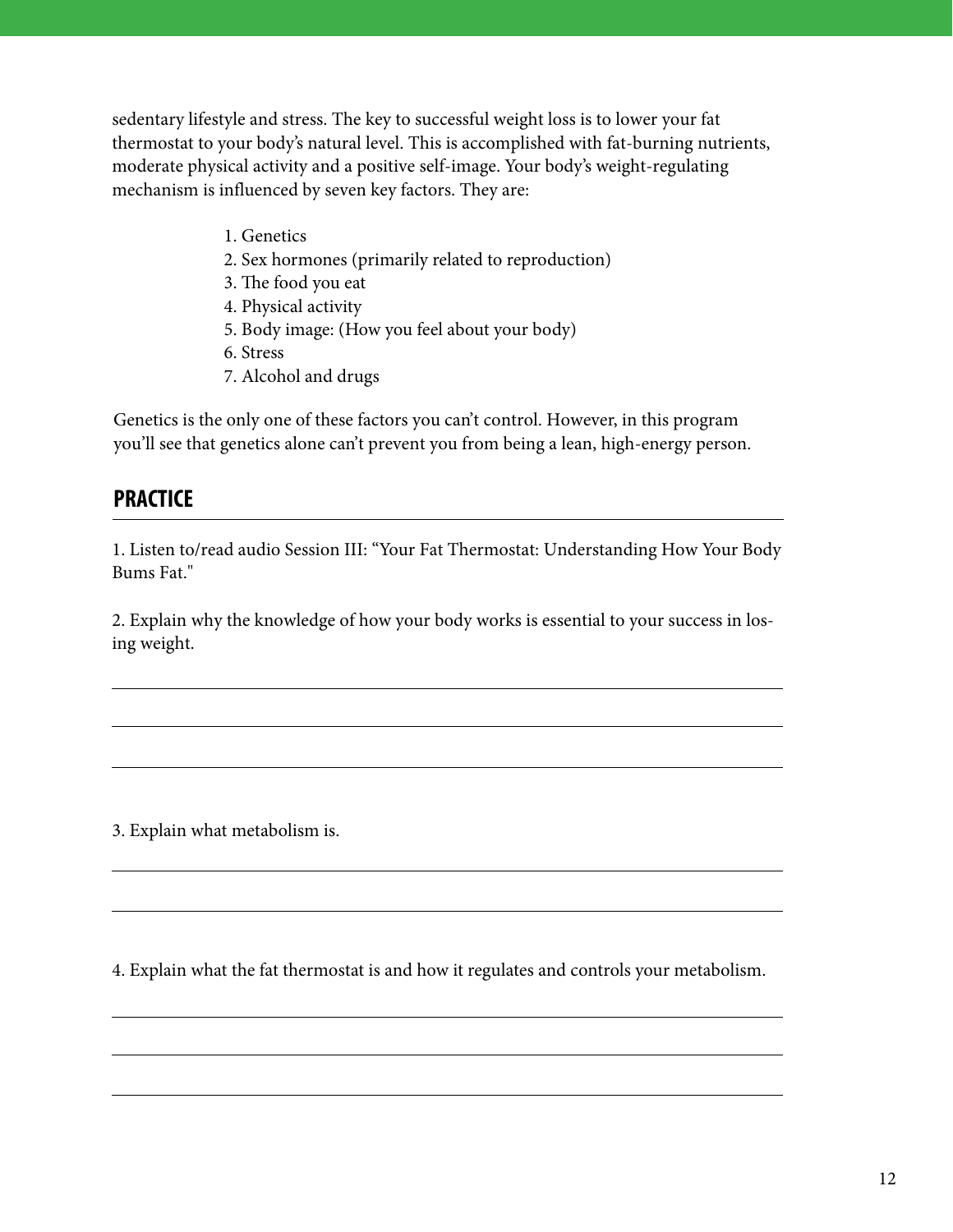5. Explain how dieting raises your fat thermostat and makes you fatter.

6. Look at the following graphic which illustrates the seven primary factors which effect fat control.

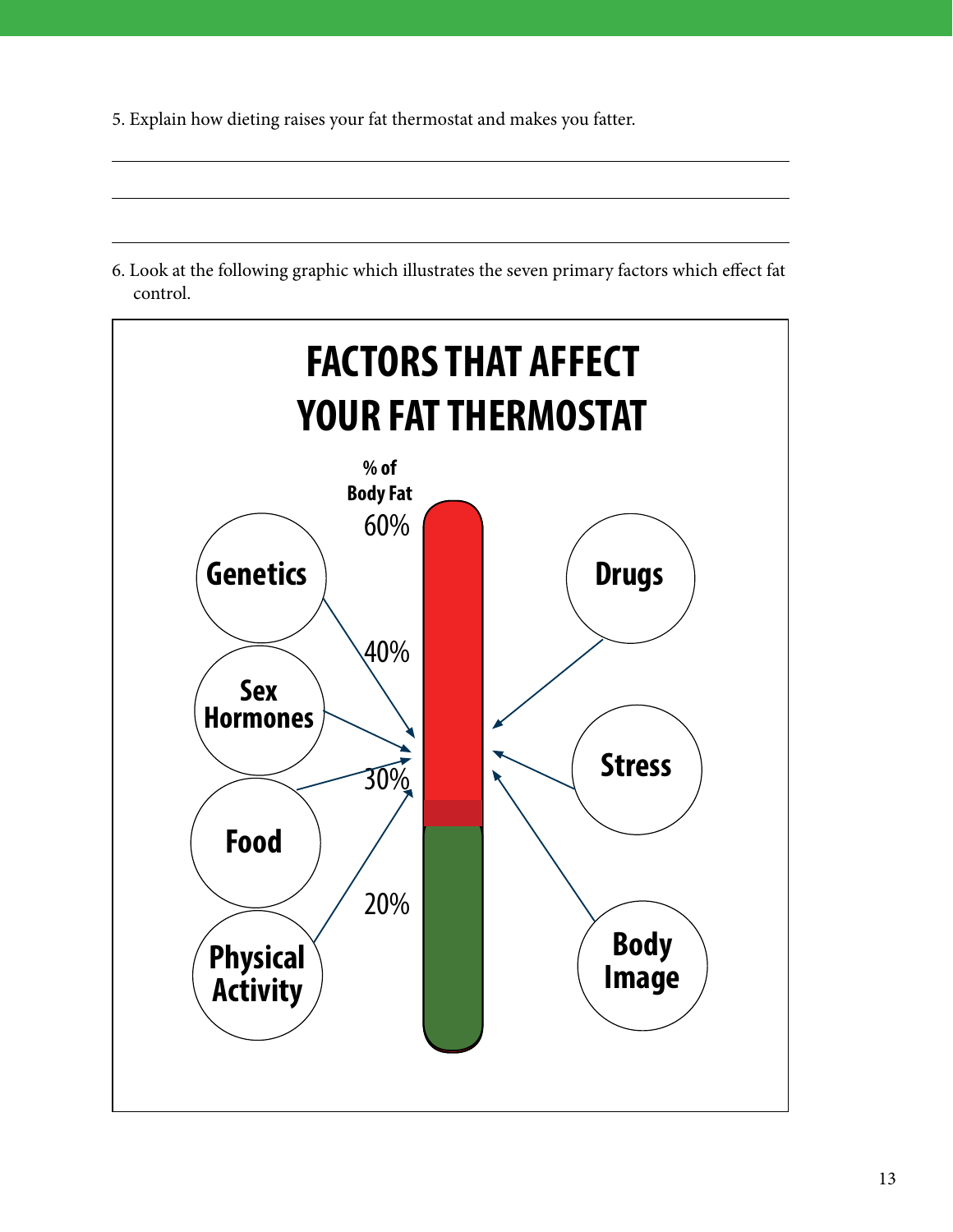| 7. Write a brief statement explaining how your weight is influenced by each of the seven<br>factors. |
|------------------------------------------------------------------------------------------------------|
|                                                                                                      |
|                                                                                                      |
| ,我们也不能在这里的时候,我们也不能在这里的时候,我们也不能会在这里的时候,我们也不能会在这里的时候,我们也不能会在这里的时候,我们也不能会在这里的时候,我们也                     |
|                                                                                                      |
| <u> 2000 - Andrea Andrewski, amerikansk politik (d. 1982)</u>                                        |
|                                                                                                      |
| 7. Drugs:                                                                                            |

# **POINTS TO REMEMBER**

- Knowledge is the foundation of successful weight loss.
- Lifestyle is more important than genetics in determining what you weigh.
- Women, due to their reproductive function, have different weight control needs than men.
- Alcohol and certain drugs slow your body's metabolism and increase your cravings for fats and sugar while depressing your desire for physical activity.